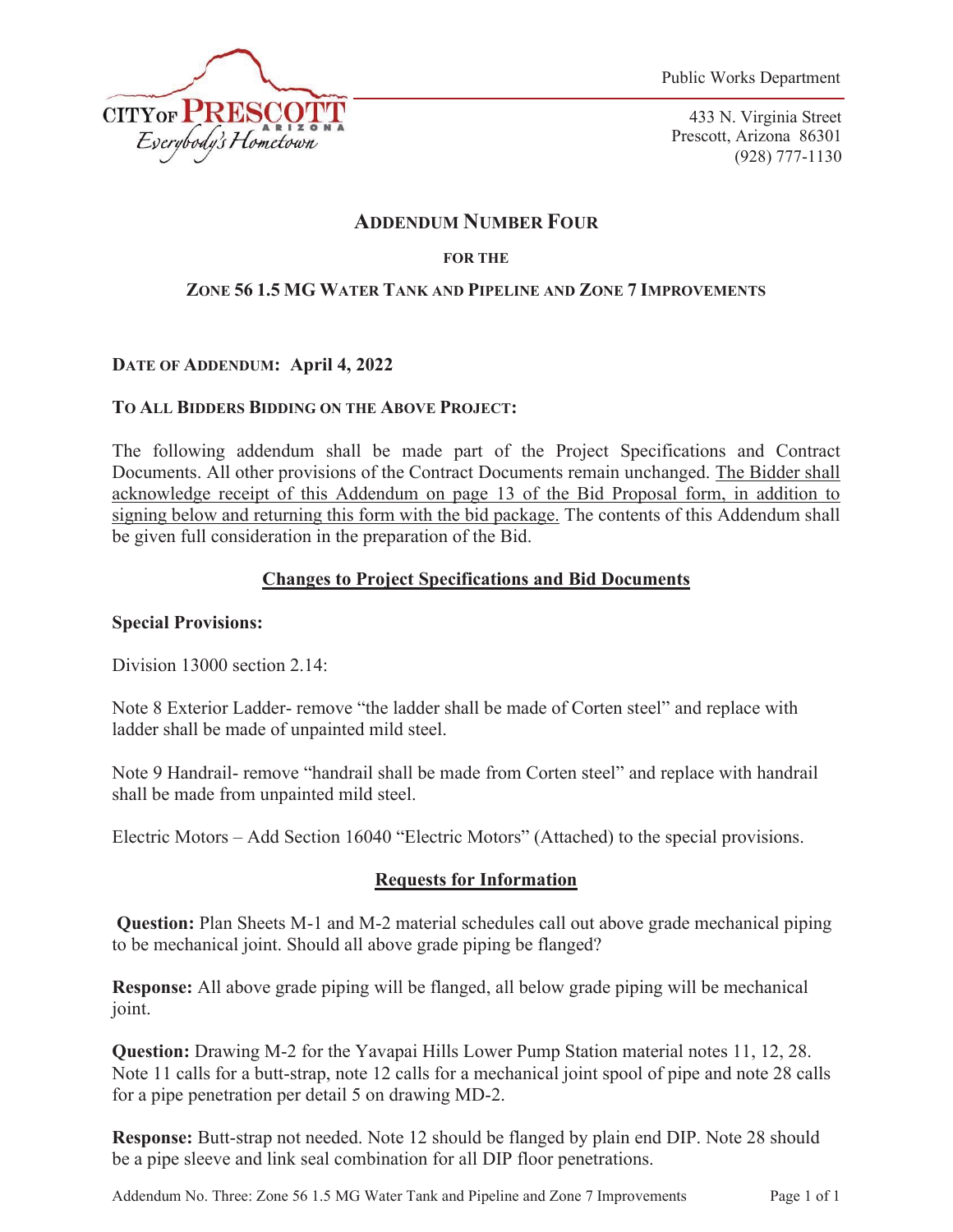**Question:** Zone 56 Specification, Item 29 'Export Excess Material' states: The Contractor shall contact the City to determine the haul location of the excess material prior to commencement of earthwork operations. Multiple uses for the dirt have been discussed during the design of this project. There is a possibility that The Arizona Department of Transportation will utilize the export material for the planned State Route 69 Improvements which will occur near the Zone 56 project limits.

**Response:** At this time, it is not known when the ADOT SR69 project will take place. It will be the Contractors responsibility to find appropriate locations to dispose of the excess material.

**Question:** What is the vapor barrier under the slab? Section 03300 subsection 2.6 "Subbase" requires a vapor barrier but there are no specs for it.

**Response:** No vapor barrier is required under the slab of the booster pump station.

**Question:** Zone 7 Electrical Drawings do not provide information for the mounting of the new antenna on the existing tower at the Antenna Station located at the existing Yavapai Hills Upper Pump Station. What is the height of the existing tower and what height should be included in the bid for the new antenna? How is the cable to be attached to the Tower?

**Response**: Sheet E-14 is showing an existing tower at the YHUPS. No work is to be done there. Install the antenna on the Tank with fiber going to it from the Zone 7 BPS. Sheet E-14 is showing routes of communication.

**Question:** Section 11211.2.1.B.7 – Double mechanical seals are not available for the model pump specified.

**Response**: Provide seal as specified in section 11175.2.2.G "Mechanical Seals".

### **- END -**

City of Prescott Public Works Department

Gwen Rowitsch Digitally signed by Gwen Rowitsch DN: cn=Gwen Rowitsch, o, ou, email=gwen.rowitsch@prescottaz.gov, c=US Date: 2022.04.04 10:28:34 -07'00'

4-4-22

 $\overline{a}$ Gwen Rowitsch, Deputy Public Works Director Date

**Acknowledgement:** (must be signed and turned in with the bid documents)

Company Name

 $\overline{a}$ 

 $\overline{a}$ 

Signature of Company Official Date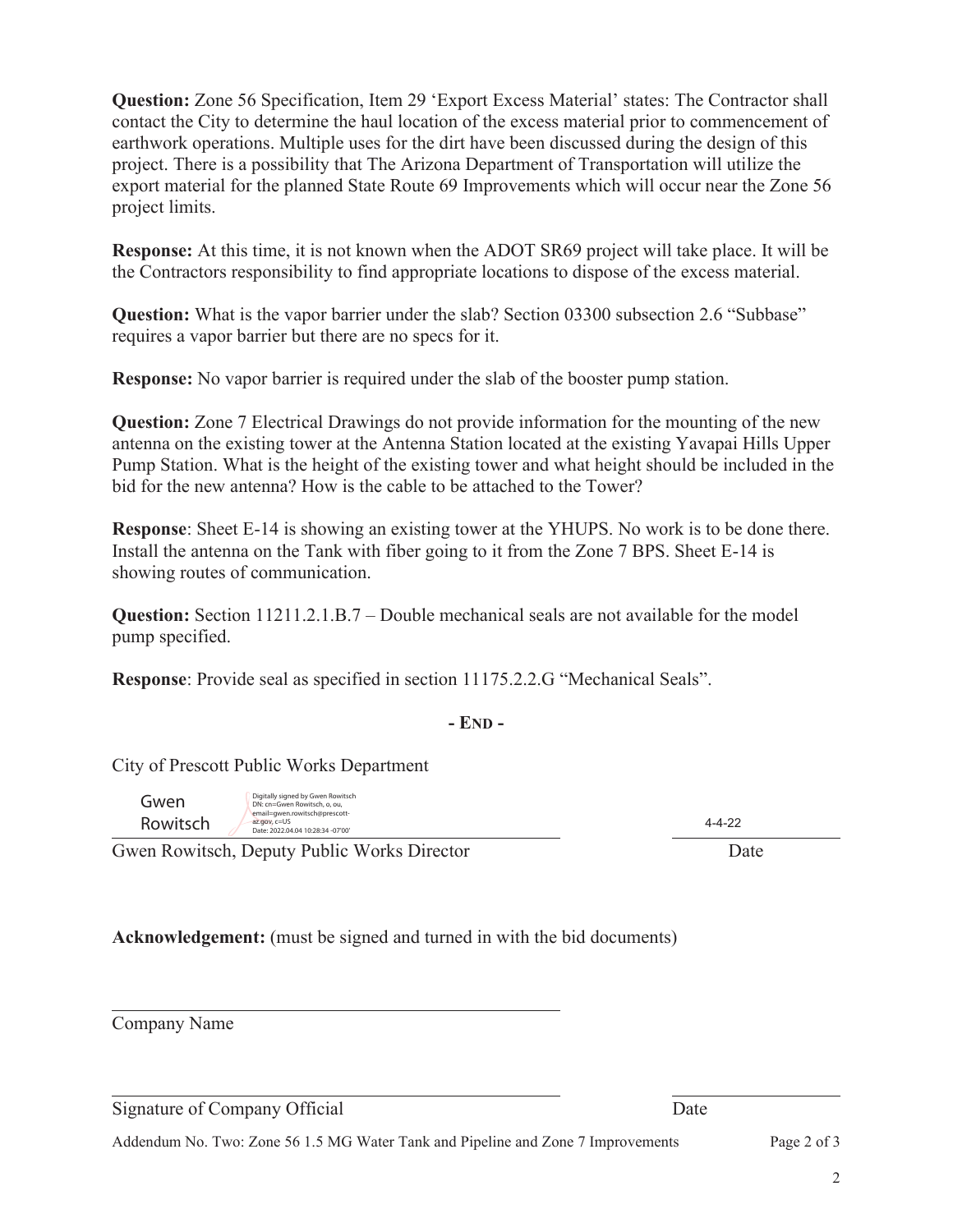#### **SECTION16040 - ELECTRIC MOTORS**

### PART 1 - GENERAL

1.01 This design guidelines contained herein includes the requirements electric motors utilized for electric motor driven systems. It is the intention of this document to provide a standard for electric motors of the highest level of quality and standardization possible.

#### 1.02 STANDARDS

- A. Motors shall be designed, built, and tested in accordance with the latest revision of the following standard documents.
	- 1. NEMA MG 1 Motors and Generators.
	- 2. ANSI/IEEE 112 Test Procedures for Motors / Generators.
	- 3. UL 1004 Motors, Electric.
	- 4. UL 674 Motors, Generators, Electric, for Use in Hazardous Locations: Class I, Groups C and D; Class II, Groups E, F, and G.

#### 1.03 SUBMITTALS

- A. It will be required as a Standard to submit test results verifying guaranteed minimum efficiency and power factor at rated load and rated voltage for 3-phase motors larger than 1/2 hp. Report test results on Form A-1, IEEE Standard 112.
- B. Submittal data on motors shall include, but not be limited to, the following information:
	- 1. Manufacturer;
	- 2. Rated horsepower;
	- 3. Rated voltage(s);
	- 4. Number of phases;
	- 5. Frequency in hertz;
	- 6. Motor no-load current at rated voltage.;
	- 7. Full load amperes (FLA) at rated voltage.;
	- 8. Full load current at 110 percent voltage.

ZONE 7 IMPROVEMENTS ELECTRIC MOTORS FINAL SPECIFICATIONS 16225-1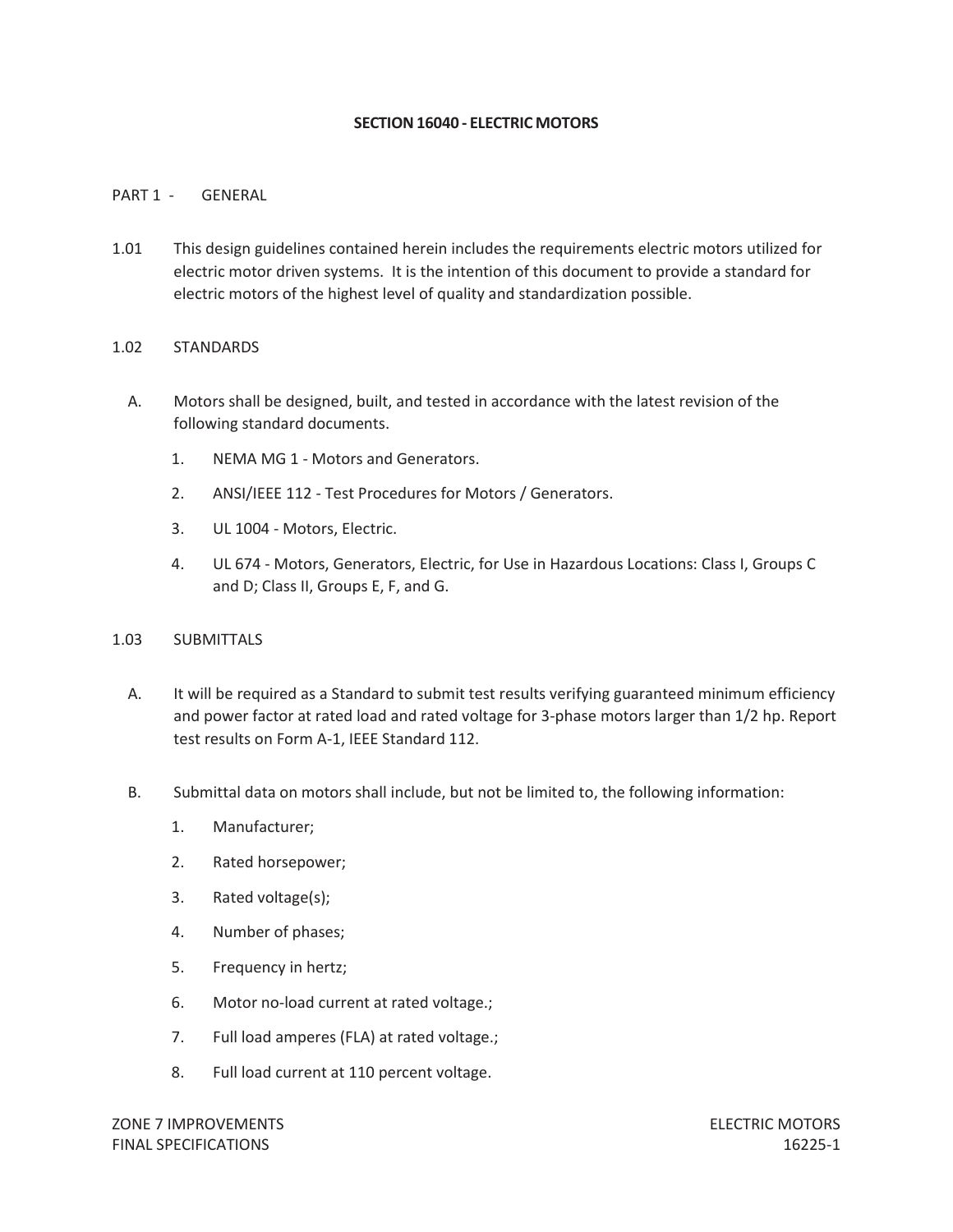- 9. Starting current at rated voltage.
- 10. Locked rotor amperes (LRA) or code letter;
- 11. Safe stall time (motors 30 horsepower and larger);
- 12. Nominal speed at full load;
- 13. Motor Performance Characteristics:
	- a. Guaranteed minimum efficiency at rated load at rated voltage.
	- b. Guaranteed minimum power factor at rated load at rated voltage.
	- c. Expected efficiency at 1/2, 3/4, and full load at rated voltage.
	- d. Expected power factor at 1/2, 3/4, and full load at rated voltage.
	- e. Provide certified factory test and test reports for identical motor tested in accordance with the Procedures for Polyphase Induction Motors and Generators No. 112A, NEMA MG 1-12.53a and IEEE Standard 112, Test Method B, to confirm that the motor full load efficiency and power factor meets the specified values. Motors not as specified will be rejected.
		- 1) Measurements of no-load current and speed at normal voltage and frequency.
		- 2) Measurement of locked rotor current at rated frequency.
		- 3) Results of high-potential test.
		- 4) Determination of efficiency and power factor at 1/2, 3/4, full-load, and service factor load.
- 14. Maximum power factor correction capacitor "KVAR" recommended by motor manufacturer and expected new motor-capacitor power factor at rated full load (motors 30 horsepower and larger)
- 15. Winding insulation system as defined by IEEE;
- 16. NEMA design letter;
- 17. Temperature rise (reference NEMA MG-1, 12.41 and 12.42);
- 18. Bearing type and duty, including bearing life calculations.
- 19. Motor outline dimensions, weight and frame number
- 20. NEMA machine type classification (ODP, TEFC, etc.).
- 21. Manufacturer's descriptive information relative to specified features.
- 22. Vertical Motor Data: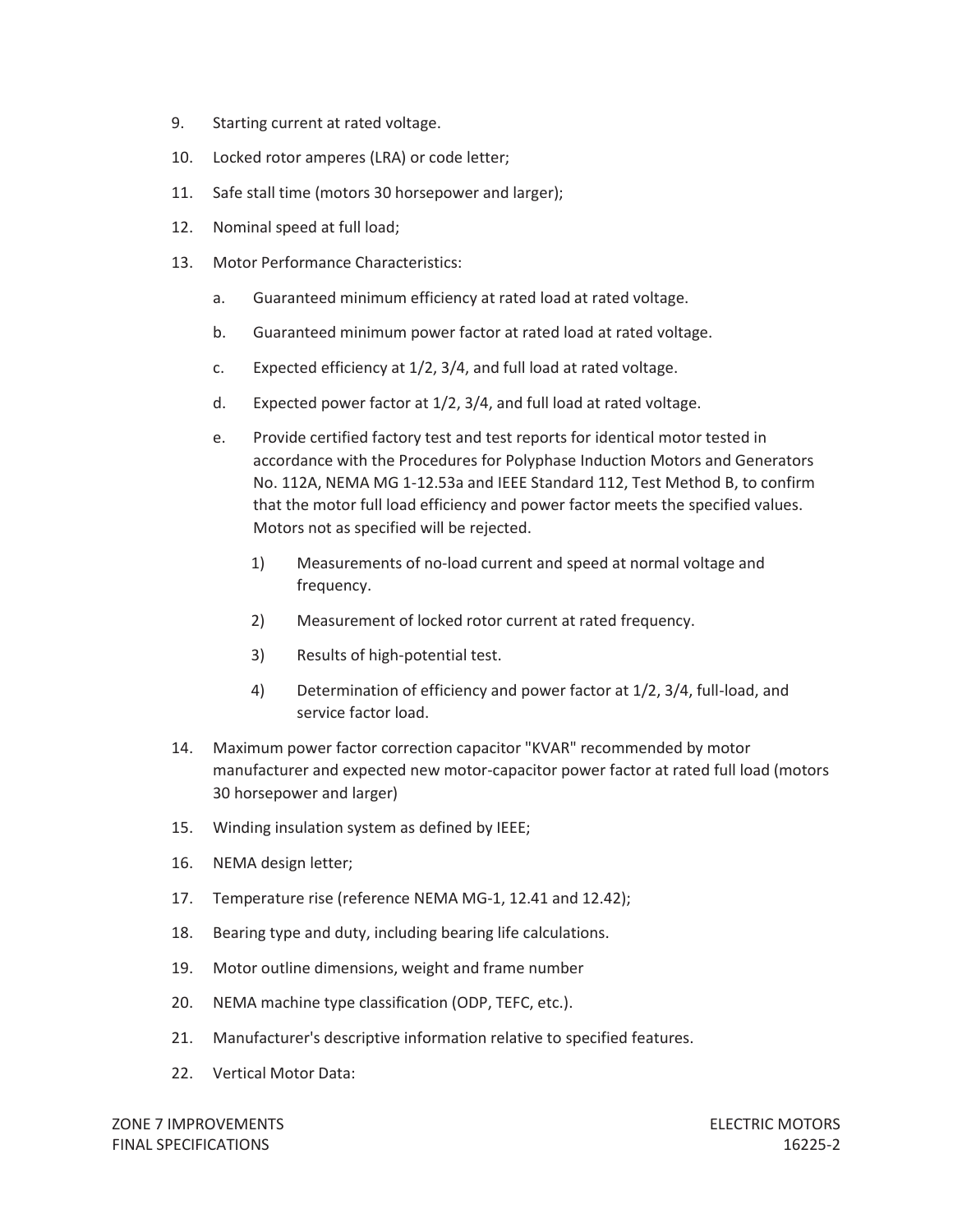- a. Thrust bearing life.
- b. Type of thrust bearing lubrication.
- c. Type of guide bearing lubrication.
- 23. Operation and Maintenance Manuals, including:
	- a. Complete information for storage and installation.
	- b. Complete operating and maintenance instructions.
	- c. Bill of materials.

### 1.04 WARRANTIES

A. Vendor shall provide the standard form of written guarantee and warranty covering defects in materials and workmanship for the equipment. Said guarantee and warranty shall be for a period of one year from the date of final acceptance of the equipment by the Owner. Date of acceptance shall be defined as the date that the Owner assumes operation of the unit.

### PART 2 - PRODUCTS

### 2.01 ACCEPTABLE MANUFACTURERS

- A. Baldor.
- B. General Electric.
- C. Gould
- D. Siemens.
- E. Toshiba
- F. Westinghouse.
- 2.02 MOTORS LARGER THAN 1/2 HP through 250 HP
	- A. Motors shall be 3-phase, continuously rated, squirrel-cage, random-wound copper, induction motors designed for 460 volt, 60 Hz operation. Provide motors rated for continuous operation

ZONE 7 IMPROVEMENTS ELECTRIC MOTORS FINAL SPECIFICATIONS 16225-3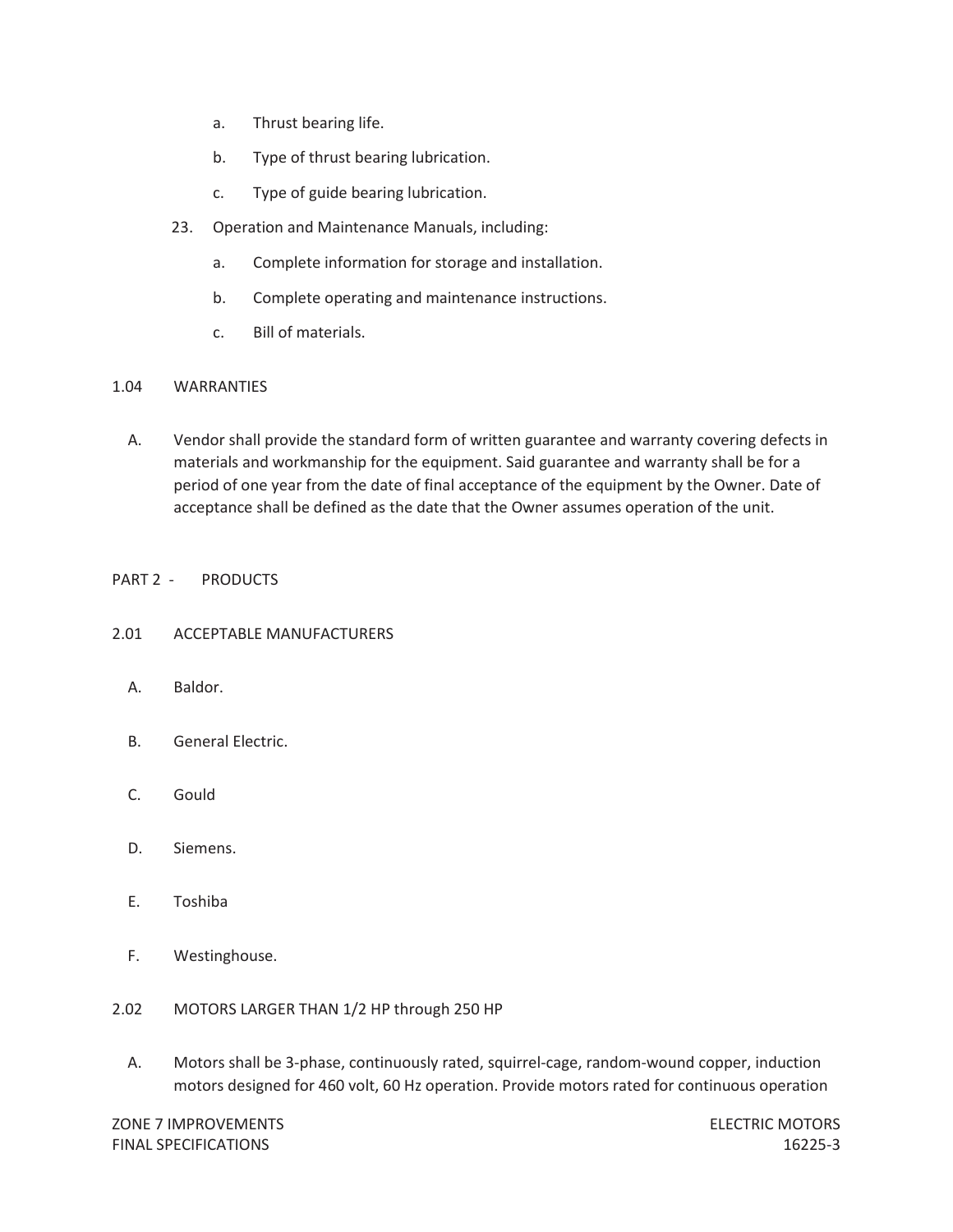with 1.15 service factor in accordance with the design (75 hp, 3 phase, 60 Hz, 230/460 volt, 3600 RPM, motor with 95% efficiency (premium rating), TEFC enclosure).

- B. Provide motors with Class F insulation and a Class B temperature rise based on 40 degrees C ambient. When ambient temperatures exceed 40 degrees C, temperature rise shall be adjusted according to MG 1-12. Locked Rotor Current: Provide motors with locked rotor starting currents not exceeding Code L under 3 hp, Code K for 3 and 5 hp, Code H for 7-1/2 and 10 hp, and Code G for 15 hp and above.
- C. Provide motors meeting the energy efficiency and power factor requirements in paragraph 3.01 of this section, when tested in accordance with NEMA MG 1-12.53a and IEEE Standard 112, Test Method B.
- D. Provide motors rated for continuous operation with 1.15 service factor. For constant speed motors, the driven load shall not exceed the motor's brake horsepower nameplate rating, exclusive of any service factor, under any normal operating condition.
- E. Provide all TEFC motors with anti-friction grease lubricated ball bearings, with a bearing AFBMA B-10 life of 100,000 hours and sealed from the environment. Provide factory lubrication of all motors prior to shipment. Provide all grease lubricated bearings with relief fittings.
- F. Provide all ODP motors with sealed anti-friction grease lubricated ball bearings, with a bearing AFBMA B-10 life of 100,000 hours. Provide factory lubrication of all motors prior to shipment. Provide all grease lubricated bearings with relief fittings.
- G. Motors which are located outside or wherever specified shall be provided with space heaters sized to prevent moisture condensation, rated 120 volts, with a separate conduit box for heater leads only.
- H. For motors 5 horsepower and larger, provide a snap action normally closed klaxon embedded in the stator winding at the 12:00 position with tee leads wired out to the wiring compartment. The temperature of the klaxon shall be set for 25% of the insulation temperature rating.
- I. Provide motors with conduit boxes that are fully rotatable, diagonally split, gasket between cover and box, and box and frame, with threaded hubs and a grounding lug located within the box for ground conductor connection.
- J. Provide nameplates of stainless steel or other approved corrosion resistant material to provide a permanent legible marking, containing NEMA data plus guaranteed minimum efficiency. Attach nameplates and connection plates to the motor frame by rivets or screws.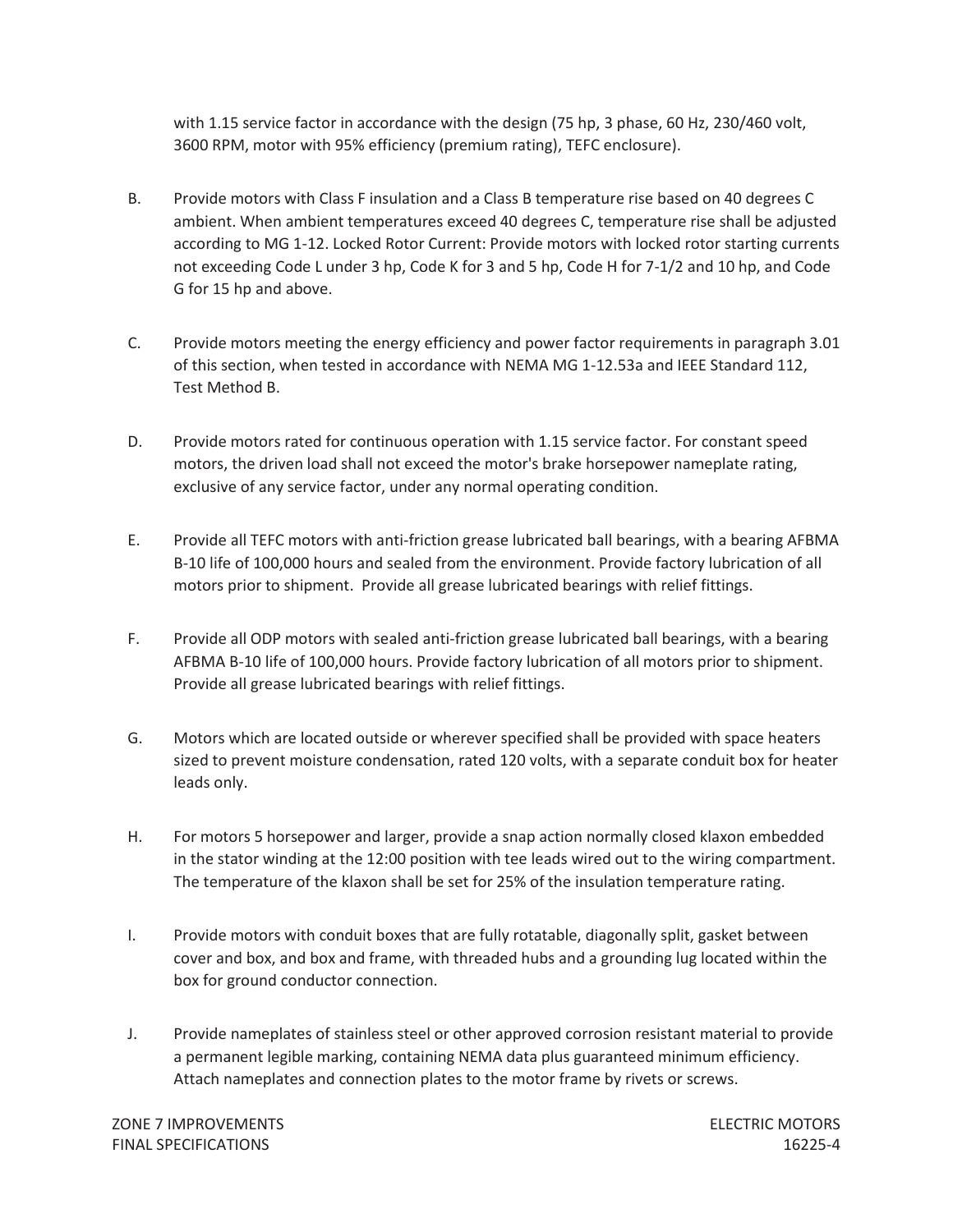K. Variable torque, inverter duty rated motors shall be provided for variable speed applications. Insulated bearings shall be used for motors driven by variable frequency drives.

### 2.03 MOTOR TYPES

- A. The following Standard motor types shall conform to the following requirements:
	- 1. Horizontal Drip-proof: Provide horizontal motors with an enclosure that meets NEMA Standard MG 1 for open, drip-proof construction. Provide screen over all air openings.
	- 2. Horizontal Totally Enclosed Fan-Cooled: Provide totally enclosed fan-cooled (TEFC) motors with frame sizes 182 and larger with cast iron frames and end shields. Smaller frame sizes may be constructed of rolled steel with cast metal end shields. Provide motors with condensate drain holes. For frame size 286 and larger, provide automatic breather/drain device in drain hole.
	- 3. Vertical Weather Protected Type I: Provide vertical motors with an enclosure that meets NEMA Standard MG 1 for weather protected Type I (WP-I) enclosure. Provide screens over all air openings.
	- 4. Vertical Totally Enclosed Fan-Cooled: Provide vertical motor with an enclosure identical to the requirements for the horizontal TEFC motors.
	- 5. Explosion proof: Provide all horizontal and vertical motors with TEFC explosion proof enclosures, UL listed for Class 1, Division 1, Group D hazardous atmosphere. Provide motors manufactured by Reliance Electric, or equal.
	- 6. Submersible: Submersible motors UL listed for explosion proof atmospheres in accordance with subsequent sections of this specification. In addition, provide submersible motors with two mechanical seals; the lower one outside the motor and protecting the upper one, which is in an oil filled chamber. Provide moisture detector probes in the oil filled seal chamber to indicate the presence of moisture in the seal chamber. Provide a temperature detector and switch rated 3 amperes, 120 volts minimum, set to operate when the internal motor temperature exceeds a preset limit. Provide any relays or solid-state controls for separate mounting.
	- 7. Horizontal, Totally Enclosed, Fan-Cooled, Severe Duty: Provide horizontal (TEFC), severe duty motors suitable for contaminated environments, including gasketed conduit box, stainless steel drains, double-shielded bearings, and corrosion resistant paint.
	- 8. Vertical, Totally Enclosed, Fan-Cooled, Severe Duty: Provide vertical (TEFC), severe duty motors with the requirements identical to horizontal (TEFC), severe duty motors, above.

### 2.04 MOTORS FOR USE WITH VARIABLE FREQUENCY DRIVES

A. Motor Application Considerations:

ZONE 7 IMPROVEMENTS ELECTRIC MOTORS FINAL SPECIFICATIONS 16225-5